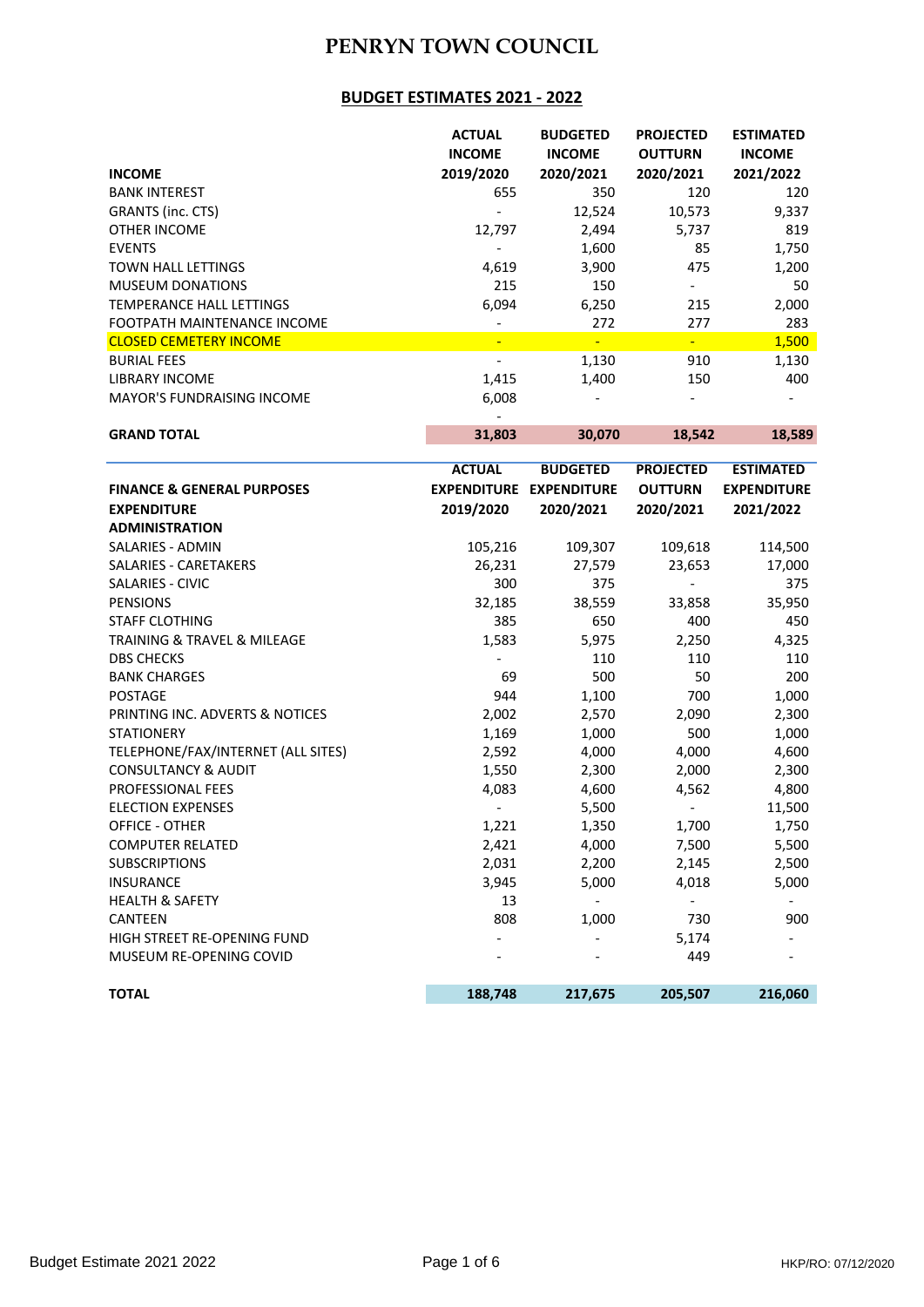| <b>PROJECTS AND EVENTS</b>                    |                          |                              |                          |         |
|-----------------------------------------------|--------------------------|------------------------------|--------------------------|---------|
| PENRYN WEEK EXPENDITURE                       | 2,994                    | 4,000                        |                          | 4,000   |
| PENRYN TOWN FAIR                              | 3,400                    | 3,600                        |                          | 4,000   |
| <b>ST PIRAN'S DAY</b>                         | $\overline{\phantom{a}}$ | $\qquad \qquad \blacksquare$ | 250                      | 250     |
| PENRYN CHRISTMAS LIGHTS SWITCH ON EVENT       | 782                      | 1,000                        | 25                       | 1,000   |
| <b>REMEMBRANCE SUNDAY</b>                     | 250                      |                              |                          |         |
| PENRYN COMMEMORATES                           | 670                      |                              |                          |         |
| PUBLIC TOILET (LIBRARY)                       | 565                      |                              | 6,627                    |         |
| NEIGHBOURHOOD PLAN                            | 8,309                    |                              | 2,383                    |         |
| COMMERCIAL ROAD ENHANCEMENT                   | $\overline{\phantom{0}}$ |                              | $\overline{\phantom{0}}$ | 3,000   |
| <b>BRONESCOMBE BEES AND BUTTERFLIES</b>       | 139                      | 1,000                        | 250                      | 1,000   |
| PAINTING RESTORATION                          | $\overline{\phantom{a}}$ |                              | 1,400                    |         |
| TOWN HALL ROOF REPLACEMENT                    | 295                      |                              | $\overline{\phantom{0}}$ |         |
| <b>WALL REPAIR</b>                            |                          |                              | 3,940                    | 1,500   |
| LIBRARY HEAT AND AIR CON PROJECT              | 2,943                    | 5,500                        | 2,750                    |         |
| <b>FLOODLIGHTING - CLOCKTOWER</b>             |                          | 10,000                       | $\overline{\phantom{0}}$ |         |
| <b>VE/VJ CELEBRATIONS</b>                     |                          | 1,500                        | 80                       |         |
| <b>CLIMATE EMERGENCY</b>                      |                          | 1,500                        | 200                      | 750     |
| <b>HIGHWAYS SCHEME CONTRIBUTION</b>           |                          |                              |                          | 2,000   |
|                                               |                          |                              |                          |         |
| <b>SAFETY BOLLARDS</b>                        |                          |                              |                          | 600     |
| PERMARIN POCKET PARK                          |                          |                              |                          |         |
|                                               |                          |                              |                          |         |
| <b>TOTAL</b>                                  | 20,347                   | 28,100                       | 17,905                   | 18,100  |
|                                               |                          |                              |                          |         |
| <b>CIVIC</b>                                  |                          |                              |                          |         |
| <b>CIVIC GENERAL</b>                          | 222                      | 920                          | 108                      | 1,000   |
| <b>MAYOR MAKING RECEPTION</b>                 | 440                      | 450                          |                          | 500     |
| <b>MAYOR'S ALLOWANCE</b>                      | 2,726                    | 3,000                        | 3,000                    | 3,000   |
| <b>DEPUTY MAYOR'S EXPENSES</b>                | 206                      | 500                          | 50                       | 500     |
| <b>FUNDRAISING EXPENDITURE</b>                | 1,044                    |                              |                          |         |
| MAYOR'S CHARITY DONATION FROM F/RAISING       | 4,964                    |                              |                          |         |
| CIVIC INSIGNIA/REGALIA                        | 349                      | 1,000                        | 1,000                    | 1,000   |
|                                               |                          |                              |                          |         |
| <b>TOTAL</b>                                  | 9,951                    | 5,870                        | 4,158                    | 6,000   |
|                                               |                          |                              |                          |         |
| <b>GRANTS</b>                                 |                          |                              |                          |         |
| <b>COMMUNITY GRANTS inc s137</b>              | 6,800                    | 6,000                        | 6,000                    | 4,000   |
| S137 OTHER EXPENDITURE (eg wreaths)           | 134                      |                              |                          |         |
| MINOR ENHANCEMENT GRANTS                      | 400                      |                              |                          |         |
|                                               |                          |                              |                          |         |
| <b>TOTAL</b>                                  | 7,334                    | 6,000                        | 6,000                    | 4,000   |
|                                               |                          |                              |                          |         |
| <b>FINANCE &amp; GENERAL PURPOSES SUMMARY</b> |                          |                              |                          |         |
| <b>ADMINISTRATION</b>                         | 188,748                  | 217,675                      | 205,507                  | 216,060 |
| PROJECTS AND EVENTS                           | 20,347                   | 28,100                       | 17,905                   | 18,100  |
| <b>CIVIC</b>                                  | 9,951                    | 5,870                        | 4,158                    | 6,000   |
| <b>GRANTS</b>                                 | 7,334                    | 6,000                        | 6,000                    | 4,000   |
|                                               |                          |                              |                          |         |
| <b>GRAND TOTAL</b>                            | 226,380                  | 257,645                      | 233,570                  | 244,160 |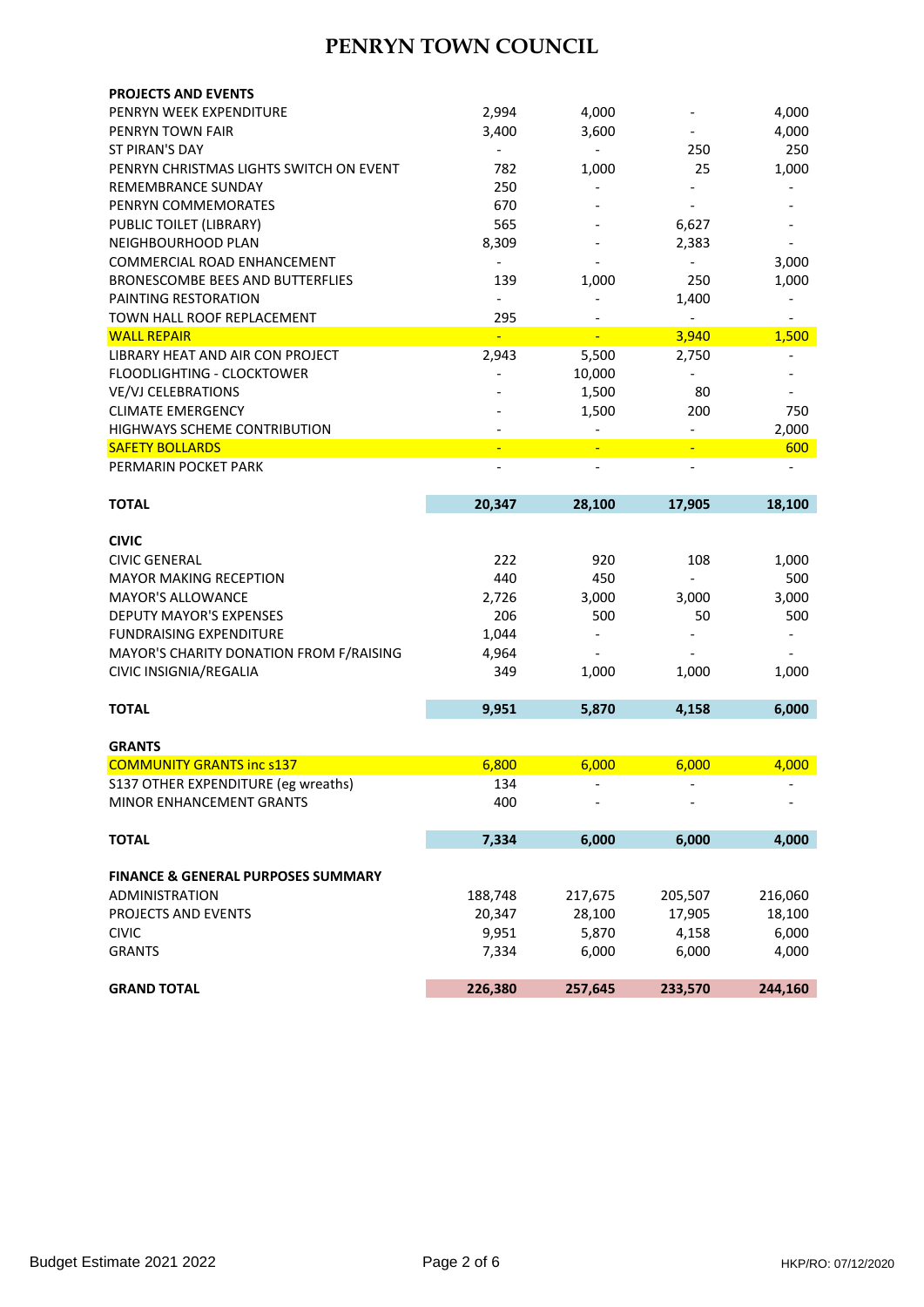| <b>PROPERTY &amp; MUSEUM</b>         |                              |                          |                              |                          |
|--------------------------------------|------------------------------|--------------------------|------------------------------|--------------------------|
| <b>PENRYN LIBRARY</b>                |                              |                          |                              |                          |
| PROFESSIONAL FEES                    | 270                          |                          |                              |                          |
| <b>NON-DOMESTIC RATES</b>            | 7,365                        | 8,102                    | 7,485                        | 8,234                    |
| <b>WATER</b>                         | 318                          | 600                      | 560                          | 750                      |
| <b>GAS &amp; ELECTRICITY</b>         | 220                          | 5,500                    | 4,650                        | 5,500                    |
| <b>REPAIRS &amp; MAINTENANCE</b>     | 2,488                        | 3,800                    | 10,420                       | 3,500                    |
| <b>EXTERIOR DECORATION</b>           | $\qquad \qquad \blacksquare$ | $\overline{\phantom{a}}$ | $\qquad \qquad \blacksquare$ |                          |
| <b>INTERIOR DECORATION</b>           |                              |                          | 9,690                        | $\overline{\phantom{a}}$ |
| <b>ANNUAL CONTRACTS</b>              | 531                          | 2,000                    | 1,200                        | 1,500                    |
| TELEPHONE/FAX/INTERNET               | 858                          | $\overline{\phantom{a}}$ |                              |                          |
| LIBRARY ACTIVITY SUPPLIES            | $\qquad \qquad \blacksquare$ |                          |                              | 250                      |
| MISCELLANEOUS EXPENDITURE            |                              | 200                      | 200                          |                          |
|                                      |                              |                          |                              |                          |
| <b>TOTAL</b>                         | 11,610                       | 20,202                   | 34,205                       | 19,734                   |
|                                      |                              |                          |                              |                          |
| <b>TOWN HALL</b>                     |                              |                          |                              |                          |
| <b>NON-DOMESTIC RATES</b>            | 7,120                        | 7,832                    | 7,235                        | 7,959                    |
| <b>WATER RATES</b>                   | 377                          | 375                      | 280                          | 400                      |
| <b>GAS &amp; ELECTRICITY</b>         | 3,306                        | 2,600                    | 2,230                        | 2,600                    |
| <b>REPAIRS &amp; MAINTENANCE</b>     | 1,479                        | 3,300                    | 7,500                        | 3,000                    |
| PROFESSIONAL FEES                    | $\qquad \qquad \blacksquare$ |                          |                              |                          |
| TOWN HALL EXTERIOR DECORATION        |                              |                          |                              |                          |
| TOWN HALL INTERIOR DECORATION        |                              |                          |                              |                          |
| <b>ANNUAL CONTRACTS</b>              | 589                          | 900                      | 560                          | 600                      |
| <b>WEDDING LICENCE FEE</b>           | 1,210                        |                          |                              |                          |
| <b>MISCELLANEOUS</b>                 | 140                          |                          |                              |                          |
| MUSEUM EXPENDITURE & MINOR PURCHASES | 467                          | 1,200                    | 590                          | 1,200                    |
| <b>TOTAL</b>                         | 14,688                       | 16,207                   | 18,395                       | 15,759                   |
|                                      |                              |                          |                              |                          |
| <b>TEMPERANCE HALL</b>               |                              |                          |                              |                          |
| <b>NON-DOMESTIC RATES</b>            | 3,100                        | 3,411                    | 3,622                        | 3,984                    |
| <b>WATER RATES</b>                   | 597                          | 650                      | 430                          | 700                      |
| <b>GAS &amp; ELECTRICITY</b>         | 4,408                        | 4,960                    | 3,060                        | 4,500                    |
| <b>REPAIRS &amp; MAINTENANCE</b>     | 515                          | 1,300                    | 1,300                        | 2,000                    |
| <b>EXTERIOR DECORATION</b>           | 1,947                        | $\overline{\phantom{a}}$ | 5,823                        |                          |
| <b>INTERIOR DECORATION</b>           |                              |                          | 5,150                        |                          |
| ANNUAL CONTRACTS                     | 134                          | 250                      | 134                          | 200                      |
| MISCELLANEOUS                        | 273                          |                          |                              |                          |
| <b>TOTAL</b>                         | 10,974                       | 10,571                   | 19,519                       | 11,384                   |
| <b>SARACEN HOUSE</b>                 |                              |                          |                              |                          |
| <b>GAS &amp; ELECTRICITY</b>         |                              |                          |                              |                          |
|                                      |                              |                          |                              |                          |
|                                      |                              |                          |                              |                          |
| <b>TOTAL</b>                         |                              |                          |                              |                          |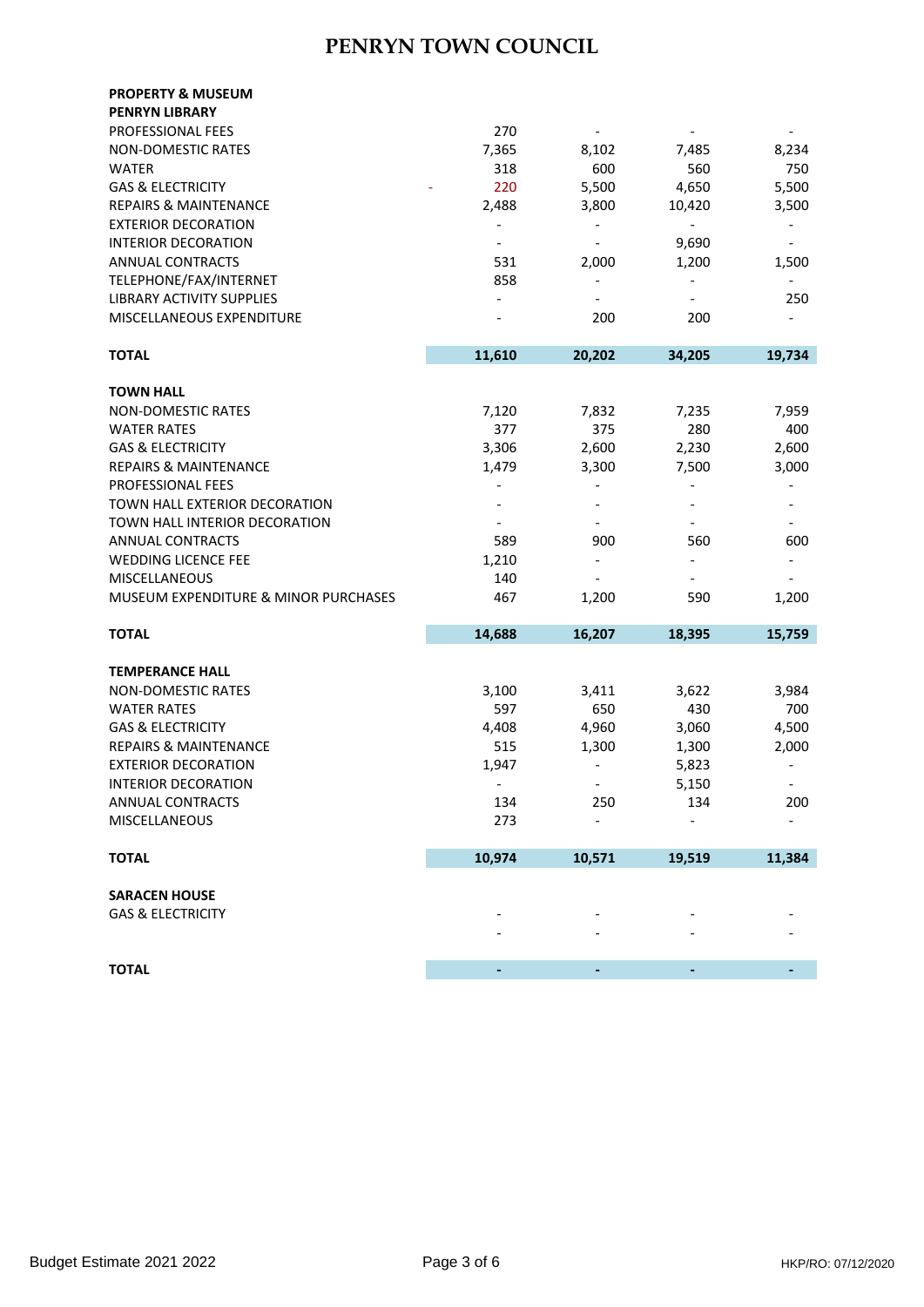| NON-DOMESTIC RATES                   | 663                          |                              | 674                      |                          |
|--------------------------------------|------------------------------|------------------------------|--------------------------|--------------------------|
| <b>WATER RATES</b>                   | 522                          | 700                          | 500                      | 700                      |
| <b>ELECTRICITY</b>                   | 136                          | 170                          | 160                      | 170                      |
| <b>INTERIOR DECORATION</b>           | $\qquad \qquad \blacksquare$ | $\qquad \qquad \blacksquare$ |                          | $\overline{\phantom{a}}$ |
| <b>EXTERIOR DECORATION</b>           |                              | $\overline{\phantom{a}}$     | $\overline{\phantom{a}}$ | $\overline{\phantom{a}}$ |
| <b>REPAIRS &amp; MAINTENANCE</b>     | 48                           | 400                          | 571                      | 400                      |
| <b>ANNUAL CONTRACTS</b>              | 4,381                        | 5,000                        | 5,200                    | 5,500                    |
| <b>CONSUMABLES</b>                   |                              | 110                          | 110                      | 110                      |
| <b>TOTAL</b>                         | 5,750                        | 6,380                        | 7,215                    | 6,880                    |
| <b>BURIAL GROUND</b>                 |                              |                              |                          |                          |
| <b>NON-DOMESTIC RATES</b>            | 840                          | 924                          | 981                      | 1,079                    |
| <b>MAINTENANCE</b>                   | 7,327                        | 10,000                       | 8,420                    | 8,750                    |
| OTHER BURIAL GROUND COSTS            | $\overline{a}$               | 100                          | 100                      | 100                      |
| <b>CLOSED CEMETERY MAINTENANCE</b>   |                              | Ξ                            | Ξ                        | 4,200                    |
|                                      |                              |                              |                          |                          |
| <b>TOTAL</b>                         | 8,167                        | 11,024                       | 9,501                    | 14,129                   |
| <b>MEMORIAL GARDEN</b>               |                              |                              |                          |                          |
| <b>ELECTRICITY</b>                   | 343                          | 350                          | 350                      | 350                      |
| <b>REPAIRS &amp; MAINTENANCE</b>     | 1,211                        | 1,500                        | 1,500                    | 1,500                    |
| <b>MISCELLANEOUS</b>                 |                              |                              |                          |                          |
|                                      |                              |                              |                          |                          |
| <b>TOTAL</b>                         | 1,554                        | 1,850                        | 1,850                    | 1,850                    |
| <b>CAR PARKS</b>                     |                              |                              |                          |                          |
| PERMARIN - RENT/LEASE                | 6,493                        | 7,500                        | 6,493                    | 7,200                    |
|                                      |                              |                              |                          | 3,842                    |
|                                      |                              |                              |                          |                          |
| PERMARIN - NON-DOMESTIC RATES        | 3,229                        | 3,553                        | 3,493                    |                          |
| PERMARIN - REPAIRS & MAINTENANCE     | 581                          | 1,500                        | 1,250                    | 2,250                    |
| SHUTE MEADOW - REPAIRS & MAINTENANCE | 140                          | 25                           | 175                      | 250                      |
| <b>TOTAL</b>                         | 10,443                       | 12,578                       | 11,411                   | 13,542                   |
|                                      |                              |                              |                          |                          |
| <b>OTHER SERVICES</b>                |                              |                              |                          |                          |
| <b>CCTV</b>                          | 6,965                        | 8,000                        | 6,300                    | 8,000                    |
|                                      | 6,965                        | 8,000                        | 6,300                    | 8,000                    |
|                                      |                              |                              |                          |                          |
| <b>CAPITAL EXPENDITURE</b>           |                              |                              |                          |                          |
| OFFICE EQUIPMENT                     | 758                          | 1,500                        | 1,449                    | 1,500                    |
| <b>FURNITURE &amp; FITTINGS</b>      | 2,719                        | 1,500                        | 1,474                    | 1,500                    |
| <b>EQUIPMENT FOR HALLS</b>           | 734                          | 500                          | 100                      | 5,000                    |
| <b>GRIT/SALT BINS</b>                |                              | 700                          | 214                      | 700                      |
| <b>SEATS</b>                         |                              |                              |                          |                          |
| <b>CHRISTMAS LIGHT DISPLAYS</b>      | 5,456                        | 4,000                        | 4,000                    | 4,000                    |
| <b>BUNTING</b>                       | 613                          |                              |                          | 2,000                    |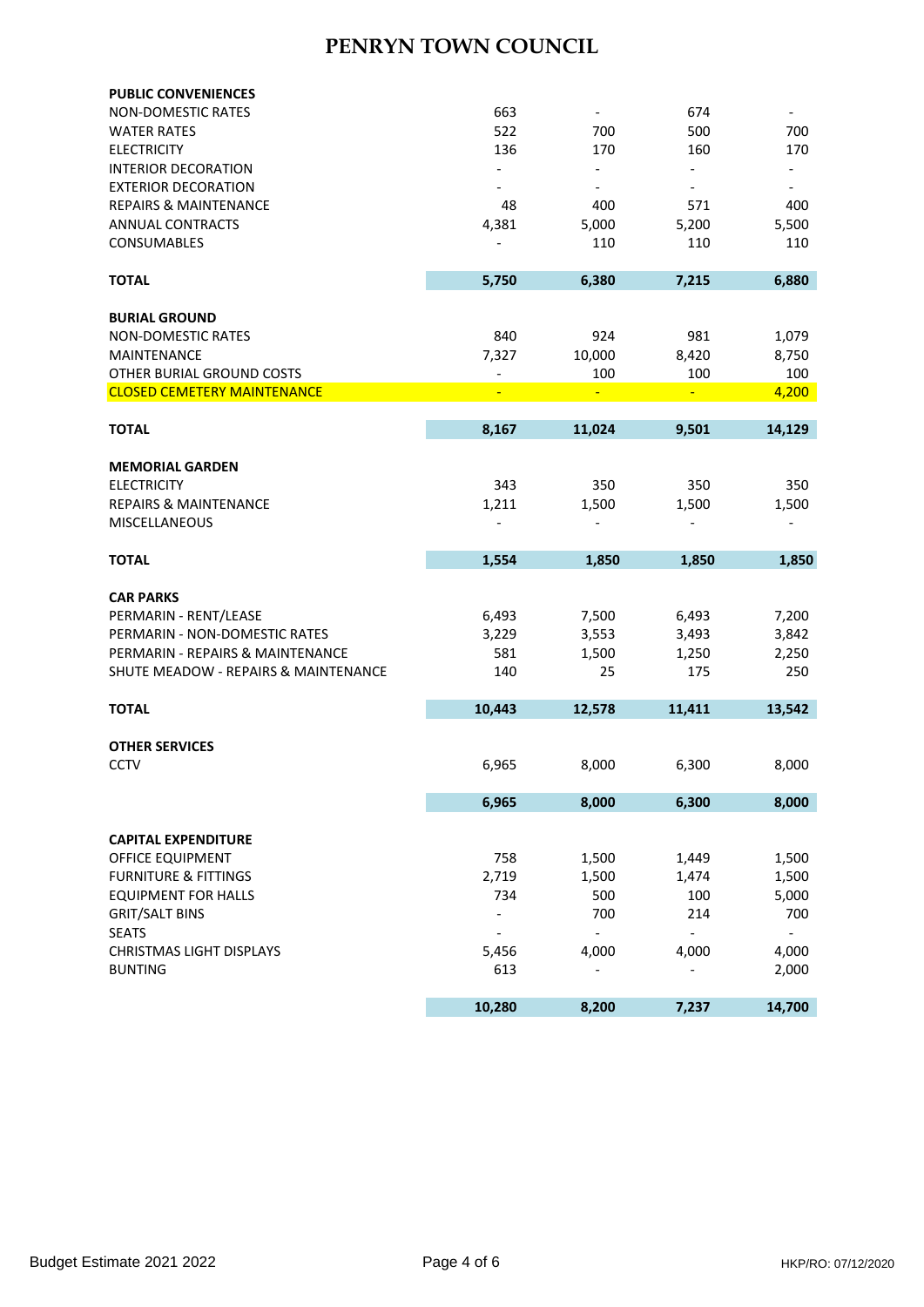| <b>AMENITIES</b>                               |                              |                          |                              |                              |
|------------------------------------------------|------------------------------|--------------------------|------------------------------|------------------------------|
| <b>BUS SHELTER - REPAIRS &amp; MAINTENANCE</b> |                              |                          |                              |                              |
| REFILLING GRIT/SALT BINS                       |                              | 1,200                    | 283                          | 800                          |
| FOOTPATH MAINTENANCE                           | 1,121                        | 1,350                    | 1,235                        | 1,356                        |
| <b>SEATS MAINTENANCE</b>                       | 1,141                        | 750                      | 150                          | 750                          |
| <b>TRELUSWELL VERGE</b>                        | 922                          | 950                      | 860                          | 950                          |
| PACKSADDLE VERGE                               | 654                          | 730                      | 664                          | 730                          |
| OTHER GENERAL MAINTENANCE                      | 128                          | 1,000                    | 155                          | 1,000                        |
| <b>QUAY HILL SHELTER</b>                       | $\overline{\phantom{a}}$     | 500                      | 606                          | 500                          |
| DOORSTEP GREEN/GLASNEY                         | 1,980                        | 3,000                    | 3,000                        | 2,600                        |
| <b>BMX TRACK</b>                               |                              |                          | $\overline{\phantom{a}}$     |                              |
|                                                | $\qquad \qquad \blacksquare$ | $\overline{\phantom{a}}$ |                              | $\qquad \qquad \blacksquare$ |
| <b>FLORAL DISPLAYS</b>                         | 2,794                        | 6,163                    | 760                          | 2,000                        |
| LITTER BIN MAINTENANCE                         | $\qquad \qquad \blacksquare$ | $\overline{\phantom{a}}$ | $\qquad \qquad \blacksquare$ |                              |
| <b>WEED CLEARING</b>                           | 1,767                        | 1,960                    | 1,855                        | 1,948                        |
| <b>MISCELLANEOUS</b>                           |                              |                          |                              |                              |
|                                                |                              |                          |                              |                              |
|                                                | 10,507                       | 17,603                   | 9,568                        | 12,634                       |
| <b>HEALTH AND SAFETY</b>                       |                              |                          |                              |                              |
|                                                |                              |                          |                              |                              |
| <b>ANNUAL CONTRACTS</b>                        |                              | 1,500                    | 1,500                        |                              |
| ANNUAL INSPECTIONS                             | 978                          | 775                      | 875                          | 2,500                        |
| 5 YEAR ELECTRICAL INSPECTIONS                  |                              | 1,500                    | 1,485                        |                              |
| 6 YEAR ELECTRICAL TEST/STREETLIGHTS            |                              |                          |                              |                              |
|                                                | 978                          | 3,775                    | 3,860                        | 2,500                        |
|                                                |                              |                          |                              |                              |
| <b>PROPERTY &amp; MUSEUM SUMMARY</b>           |                              |                          |                              |                              |
| PENRYN LIBRARY                                 | 11,610                       | 20,202                   | 34,205                       | 19,734                       |
| <b>TOWN HALL</b>                               | 14,688                       | 16,207                   | 18,395                       | 15,759                       |
| <b>TEMPERANCE HALL</b>                         | 10,974                       | 10,571                   | 19,519                       | 11,384                       |
|                                                |                              |                          |                              |                              |
| <b>SARACEN HOUSE</b>                           |                              | $\overline{\phantom{a}}$ | $\overline{\phantom{a}}$     |                              |
| PUBLIC CONVENIENCES                            | 5,750                        | 6,380                    | 7,215                        | 6,880                        |
| <b>BURIAL GROUND</b>                           | 8,167                        | 11,024                   | 9,501                        | 14,129                       |
| <b>MEMORIAL GARDEN</b>                         | 1,554                        | 1,850                    | 1,850                        | 1,850                        |
| <b>CAR PARKS</b>                               | 10,443                       | 12,578                   | 11,411                       | 13,542                       |
| <b>OTHER SERVICES</b>                          | 6,965                        | 8,000                    | 6,300                        | 8,000                        |
| <b>CAPITAL EXPENDITURE</b>                     | 10,280                       | 8,200                    | 7,237                        | 14,700                       |
| <b>AMENITIES</b>                               | 10,507                       | 17,603                   | 9,568                        | 12,634                       |
| <b>HEALTH AND SAFETY</b>                       | 978                          | 3,775                    | 3,860                        | 2,500                        |
|                                                |                              |                          |                              |                              |
| <b>GRAND TOTAL</b>                             | 91,916                       | 116,390                  | 129,061                      | 121,112                      |
|                                                |                              |                          |                              |                              |
| <b>GRAND TOTALS</b>                            |                              |                          |                              |                              |
| <b>FINANCE &amp; GENERAL PURPOSES</b>          | 226,380                      | 257,645                  | 233,570                      | 244,160                      |
| PROPERTY & MUSEUM                              | 91,916                       | 116,390                  | 129,061                      | 121,112                      |
|                                                |                              |                          |                              |                              |
| <b>TOTAL EXPENDITURE</b>                       | 318,296                      | 374,035                  | 362,631                      | 365,272                      |
|                                                |                              |                          |                              |                              |
| <b>OPENING BALANCE</b>                         | 273,926                      | 250,035                  | 305,745                      | 242,104                      |
| <b>INCOME</b>                                  | 31,803                       | 30,070                   | 18,542                       | 18,589                       |
| <b>PRECEPT</b>                                 | 262,602                      | 280,448                  | 280,448                      | 283,849                      |
| <b>SUB TOTAL</b>                               | 568,331                      | 560,553                  | 604,735                      | 544,542                      |
|                                                |                              |                          |                              |                              |
| <b>TOTAL EXPENDITURE</b>                       | 318,296                      | 374,035                  | 362,631                      | 365,272                      |
| <b>CLOSING BALANCE</b>                         | 250,035                      | 186,518                  | 242,104                      | 179,270                      |
|                                                |                              |                          |                              |                              |
| <b>EARMARKED RESERVES</b>                      |                              | 131,214                  |                              | 87,952                       |
| <b>GENERAL RESERVES</b>                        |                              | 174,531                  | 242,104                      | 91,318                       |
| <b>TOTAL</b>                                   | ÷,                           | 305,745                  | 242,104                      | 179,270                      |